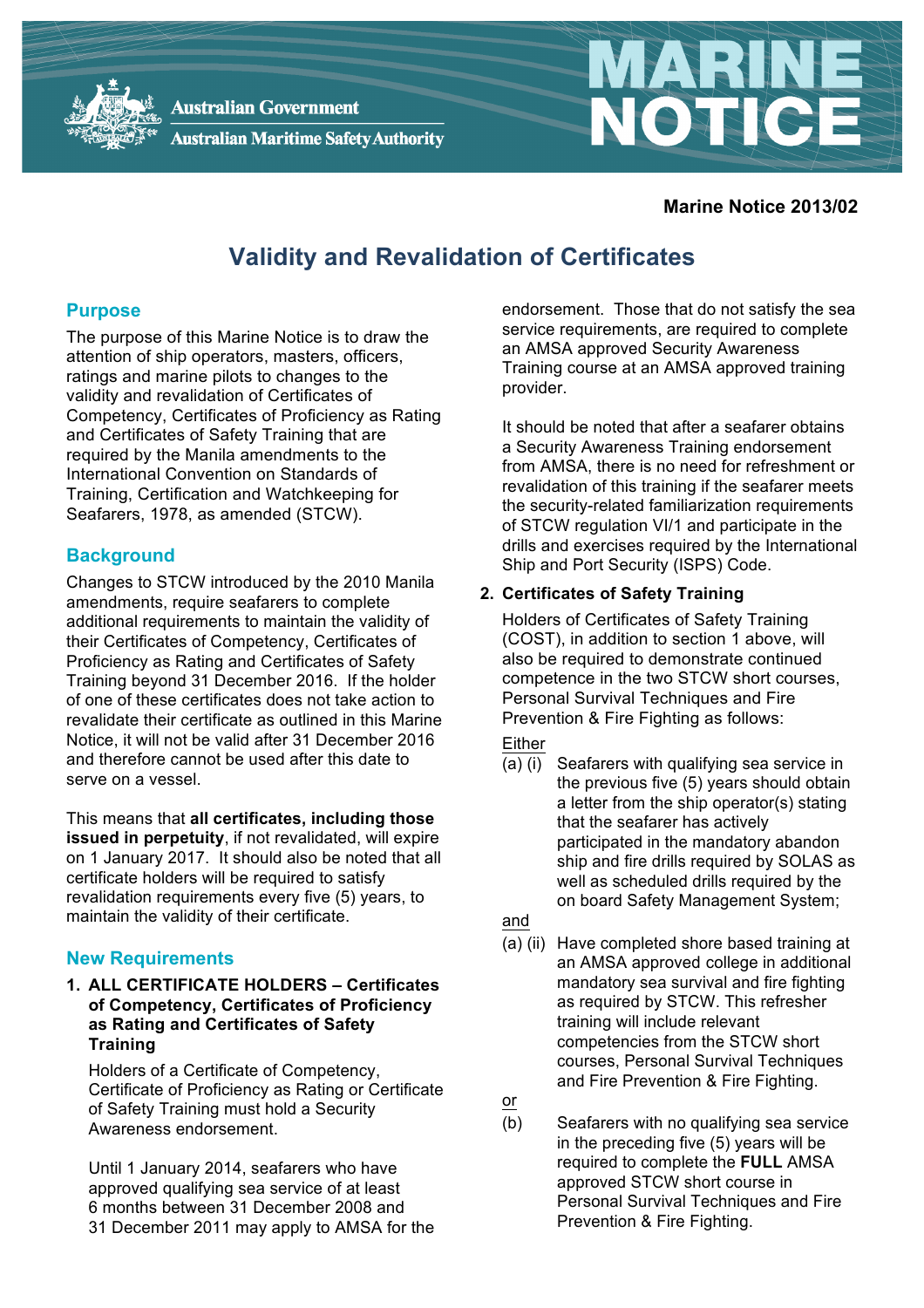# **3. Certificate of Proficiency as Rating**

Holders of Certificates of Proficiency as Rating (Integrated Rating, Able Seaman, Deck Rating or Engine Room Rating) in addition to section 1, above, will also be required to demonstrate continued competence in the two STCW short courses, Fire Prevention & Fire Fighting and Certificate of Proficiency in Survival Craft and Rescue Boats other than Fast Rescue Boats, as follows:

## Either

(a) (i) A Seafarer with qualifying sea service in the previous five (5) years should obtain a letter from the ship operator(s) stating that the seafarer has actively participated in the mandatory abandon ship and fire drills required by SOLAS as well as scheduled drills required by the on board Safety Management System;

#### and

(a) (ii) Has completed shore based training at an AMSA approved college in additional mandatory sea survival and fire fighting as required by STCW. This refresher training will include relevant competencies from the STCW short courses, Fire Prevention & Fire Fighting and Certificate of Proficiency in Survival Craft and Rescue Boats other than Fast Rescue Boats.

or

(b) A Seafarer with no qualifying sea service in the preceding five (5) years will be required to complete the **FULL** AMSA approved STCW short course in Fire Prevention & Fire Fighting and Certificate of Proficiency in Survival Craft and Rescue Boats other than Fast Rescue Boats.

## **4. Certificate of Proficiency as Chief Integrated Rating**

Holders of Certificates of Proficiency as Chief Integrated Rating, in addition to section 1 above, will also be required to demonstrate continued competence in the two STCW short courses, Certificate of Proficiency in Survival Craft and Rescue Boats other than Fast Rescue Boats and Advanced Fire Fighting, as follows:

Either

(a) (i) A Seafarer with qualifying sea service in the previous five (5) years should obtain a letter from the ship operator(s) stating that the seafarer has actively participated in the mandatory abandon ship and fire drills required by SOLAS as well as scheduled drills required by the on board Safety Management System;

and

- (a) (ii) Has completed shore based training at an AMSA approved college in additional mandatory sea survival and fire fighting as required by STCW. This refresher training will include relevant competencies from the STCW short courses, Certificate of Proficiency in Survival Craft and Rescue Boats other than Fast Rescue Boats and Advanced Fire Fighting.
- or
- (b) Seafarers with no qualifying sea service in the preceding five (5) years will be required to complete the **FULL** AMSA approved STCW short course in Certificate of Proficiency in Survival Craft and Rescue Boats other than Fast Rescue Boats and Advanced Fire Fighting.

## **5. Certificate of Competency – Masters and Deck & Engineer Officers**

Holders of Certificates of Competency, in addition to section 1 above, will be required to:

- (i) satisfy qualifying sea service requirements; and
- (ii) demonstrate continued competence in the two STCW short courses, Certificate of Proficiency in Survival Craft and Rescue Boats other than Fast Rescue Boats and Advanced Fire as follows:

## Either

- (a) (i) Masters and Deck and Engineer Officers with qualifying sea service in the previous five (5) years, (i.e. 12 months in the preceding 5 years, or 3 months in the previous 6 months immediately preceding application) should obtain a letter from the vessel operator(s) stating:
	- (A) the name, IMO number and particulars of the vessel;
	- (B) the rank served on board;
	- (C) the dates served on board the vessel;
	- (D) that they actively managed and participated in the mandatory abandon ship and fire drills required by SOLAS as well as scheduled drills required by the on board Safety Management System; and
	- (E) for Masters and Deck Officers only, that the ship was fitted with a full GMDSS station and